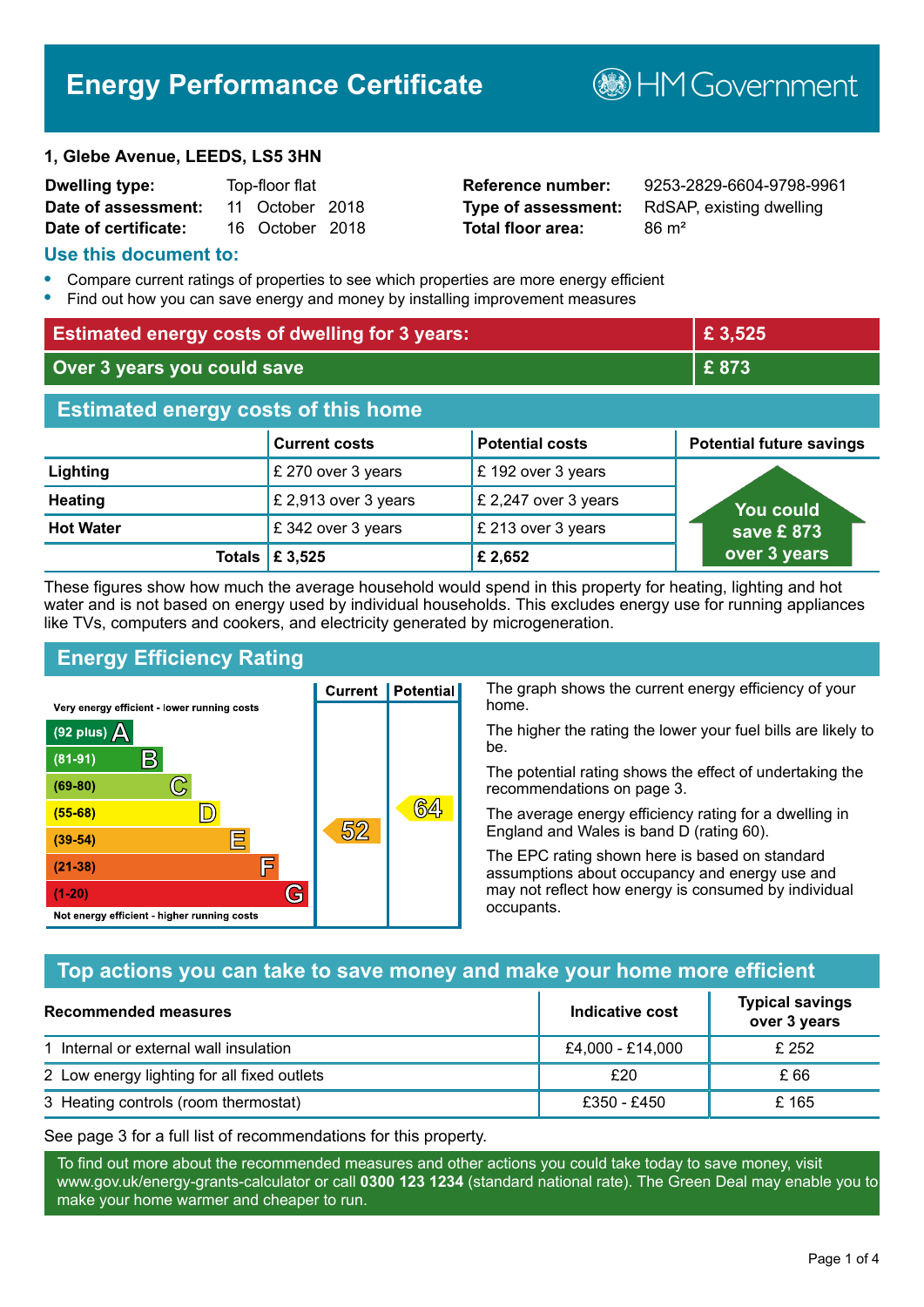#### **Summary of this home's energy performance related features**

| <b>Element</b>        | <b>Description</b>                             | <b>Energy Efficiency</b> |
|-----------------------|------------------------------------------------|--------------------------|
| Walls                 | Solid brick, as built, no insulation (assumed) | *****                    |
| Roof                  | Roof room(s), no insulation (assumed)          | *****                    |
| Floor                 | (another dwelling below)                       |                          |
| Windows               | Fully double glazed                            | ★★★☆☆                    |
| Main heating          | Boiler and radiators, mains gas                | ★★★★☆                    |
| Main heating controls | Programmer, TRVs and bypass                    | ★★★☆☆                    |
| Secondary heating     | None                                           |                          |
| Hot water             | From main system                               | ★★★★☆                    |
| Lighting              | Low energy lighting in 60% of fixed outlets    | ★★★★☆                    |

Current primary energy use per square metre of floor area: 372 kWh/m² per year

The assessment does not take into consideration the physical condition of any element. 'Assumed' means that the insulation could not be inspected and an assumption has been made in the methodology based on age and type of construction.

#### **Low and zero carbon energy sources**

Low and zero carbon energy sources are sources of energy that release either very little or no carbon dioxide into the atmosphere when they are used. Installing these sources may help reduce energy bills as well as cutting carbon. There are none provided for this home.

## **Your home's heat demand**

For most homes, the vast majority of energy costs derive from heating the home. Where applicable, this table shows the energy that could be saved in this property by insulating the loft and walls, based on typical energy use (shown within brackets as it is a reduction in energy use).

| <b>Heat demand</b>           | <b>Existing dwelling</b> | Impact of loft<br>insulation | Impact of cavity<br>wall insulation | Impact of solid<br>wall insulation |
|------------------------------|--------------------------|------------------------------|-------------------------------------|------------------------------------|
| Space heating (kWh per year) | 15,963                   | N/A                          | N/A                                 | (1,572)                            |
| Water heating (kWh per year) | 2,161                    |                              |                                     |                                    |

You could receive Renewable Heat Incentive (RHI) payments and help reduce carbon emissions by replacing your existing heating system with one that generates renewable heat, subject to meeting minimum energy efficiency requirements. The estimated energy required for space and water heating will form the basis of the payments. For more information, search for the domestic RHI on the www.gov.uk website.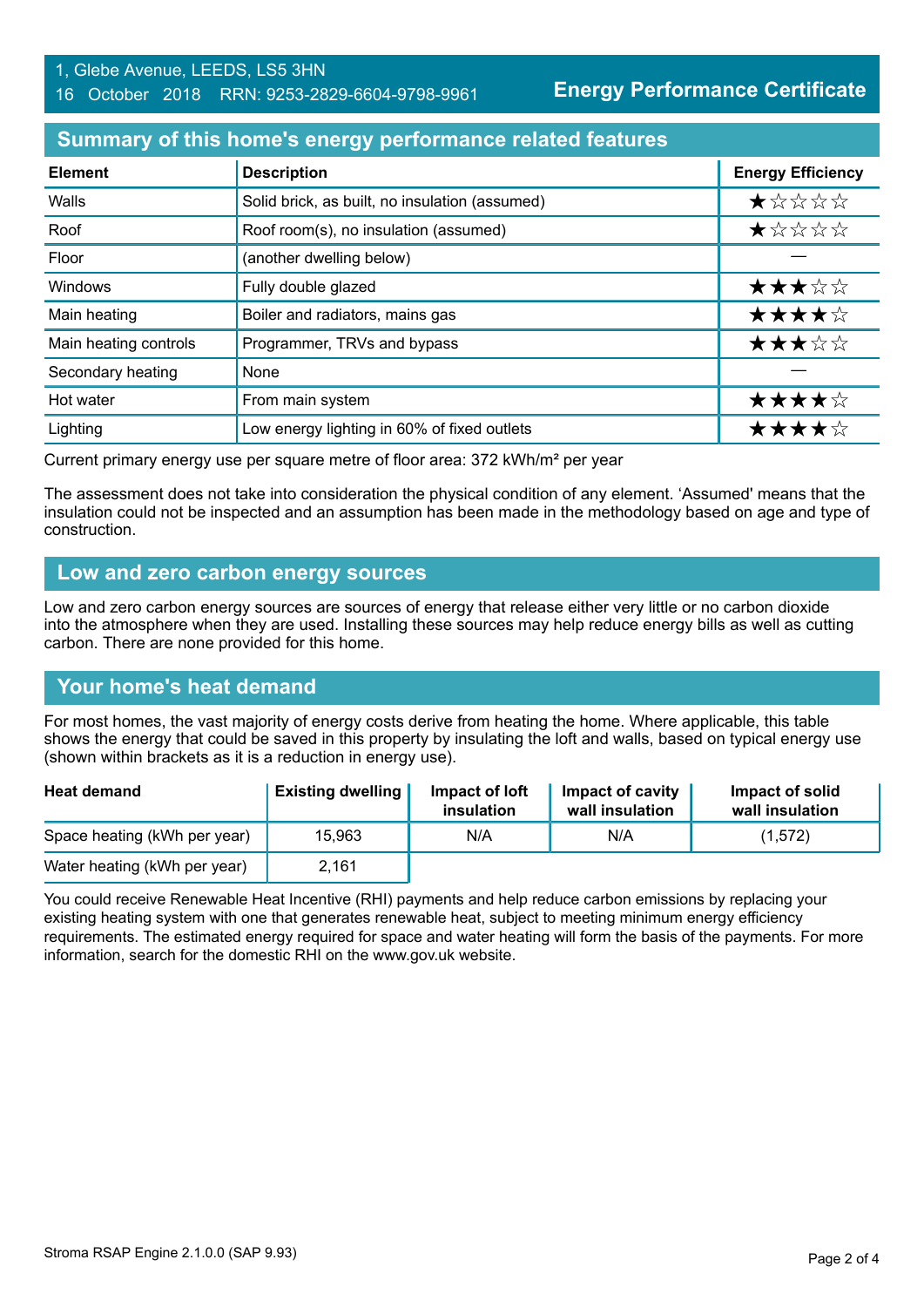#### 1, Glebe Avenue, LEEDS, LS5 3HN 16 October 2018 RRN: 9253-2829-6604-9798-9961

#### **Recommendations**

The measures below will improve the energy performance of your dwelling. The performance ratings after improvements listed below are cumulative; that is, they assume the improvements have been installed in the order that they appear in the table. Further information about the recommended measures and other simple actions you could take today to save money is available at www.gov.uk/energy-grants-calculator. Before installing measures, you should make sure you have secured the appropriate permissions, where necessary. Such permissions might include permission from your landlord (if you are a tenant) or approval under Building Regulations for certain types of work.

| <b>Recommended measures</b>                                 | Indicative cost  | <b>Typical savings</b><br>per year | <b>Rating after</b><br>improvement |
|-------------------------------------------------------------|------------------|------------------------------------|------------------------------------|
| Internal or external wall insulation                        | £4,000 - £14,000 | £ 84                               | <b>D56</b>                         |
| Low energy lighting for all fixed outlets                   | £20              | £22                                | <b>D56</b>                         |
| Heating controls (room thermostat)                          | £350 - £450      | £ 55                               | <b>D58</b>                         |
| Replace boiler with new condensing boiler                   | £2,200 - £3,000  | £102                               | D62                                |
| Flue gas heat recovery device in conjunction with<br>boiler | £400 - £900      | £28                                | D64                                |

#### **Alternative measures**

There are alternative measures below which you could also consider for your home.

**•** Micro CHP

## **Opportunity to benefit from a Green Deal on this property**

Green Deal Finance allows you to pay for some of the cost of your improvements in instalments under a Green Deal Plan (note that this is a credit agreement, but with instalments being added to the electricity bill for the property). The availability of a Green Deal Plan will depend upon your financial circumstances. There is a limit to how much Green Deal Finance can be used, which is determined by how much energy the improvements are estimated to **save** for a 'typical household'.

You may be able to obtain support towards repairs or replacements of heating systems and/or basic insulation measures, if you are in receipt of qualifying benefits or tax credits. To learn more about this scheme and the rules about eligibility, call the Energy Saving Advice Service on **0300 123 1234** for England and Wales.